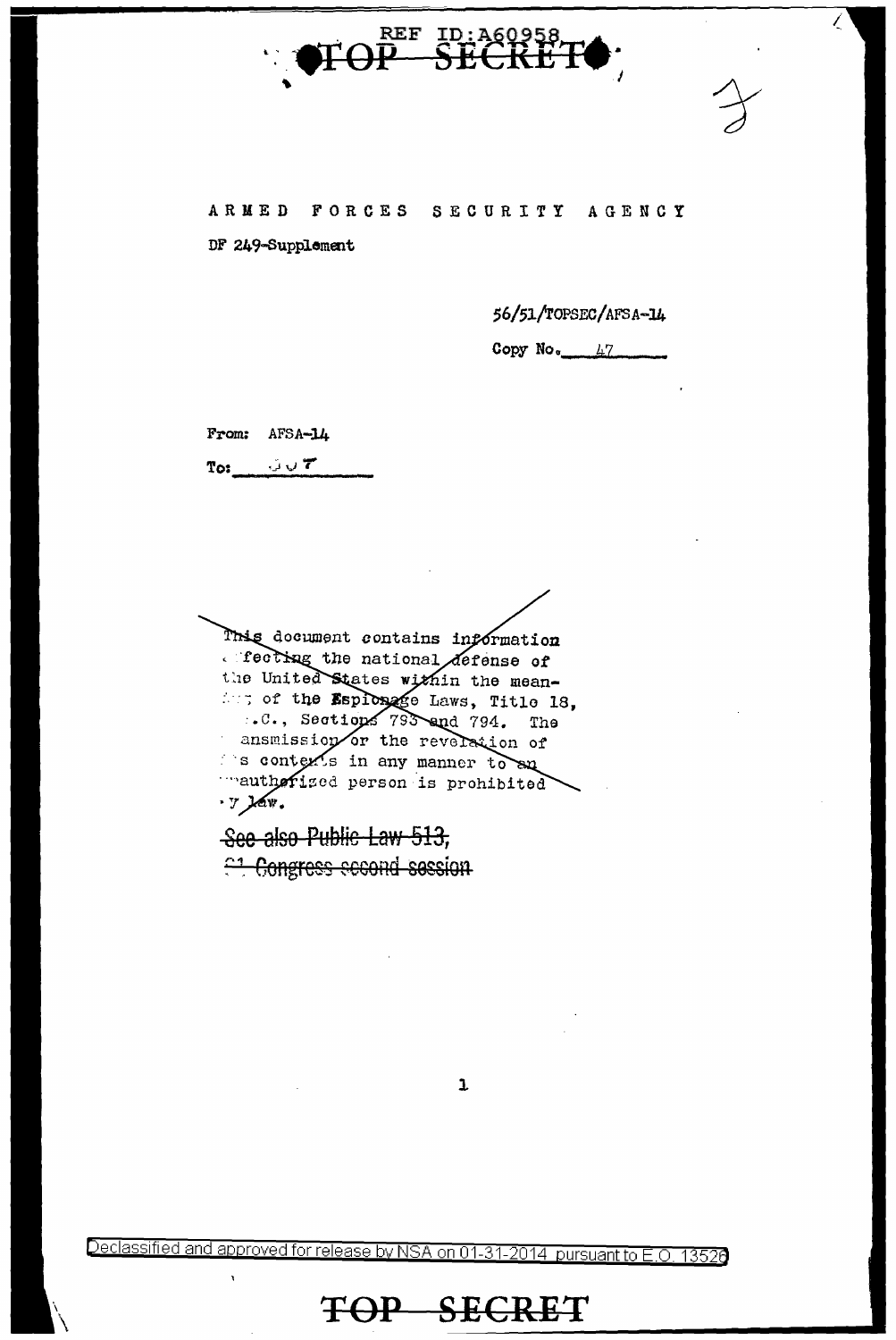

Please attach thia copy or "DF-249 8upplement" to the like numbered copy of "DF-249" recently furnished you.

# **TOP SECRET**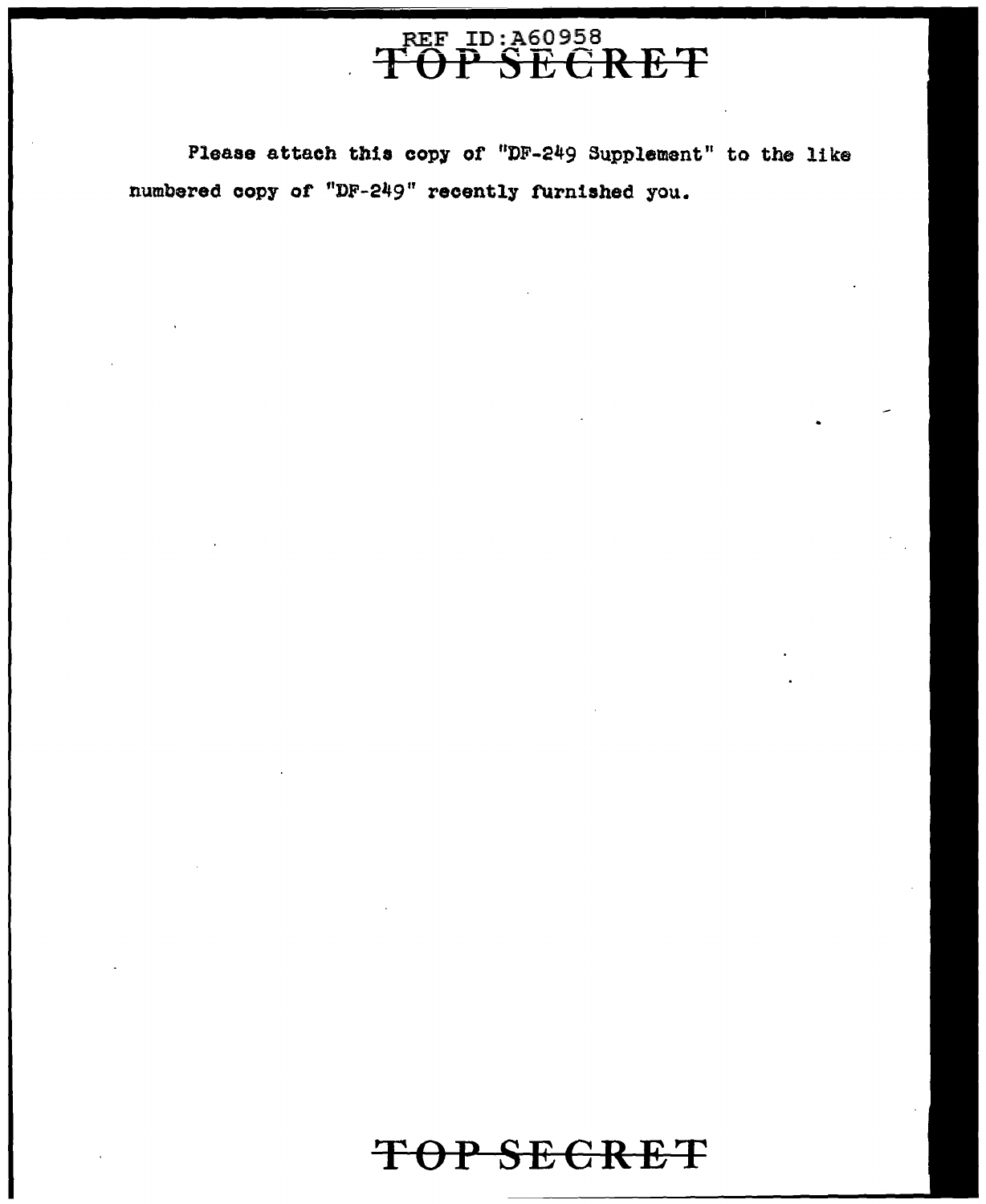

DF  $249$  - Supplement

56/51/TOPSEC/AFSA-14

#### IDEAS FOR THE ESTABLISHMENT OF AN ATLANTIC INTERCEPT SERVICE

1. Attached are two plates belonging with FLICKE'S article. Plate I is a suggested  $T/O<sub>o</sub>$  Plate II suggests a tentative distribution of intercept stations to cover Europe and adjacent waters.

Translated: R.W.P. 50 copies August 1951 4 pages Distribution: Same as for DF-249

 $\boldsymbol{z}$ 

## TOP SECRET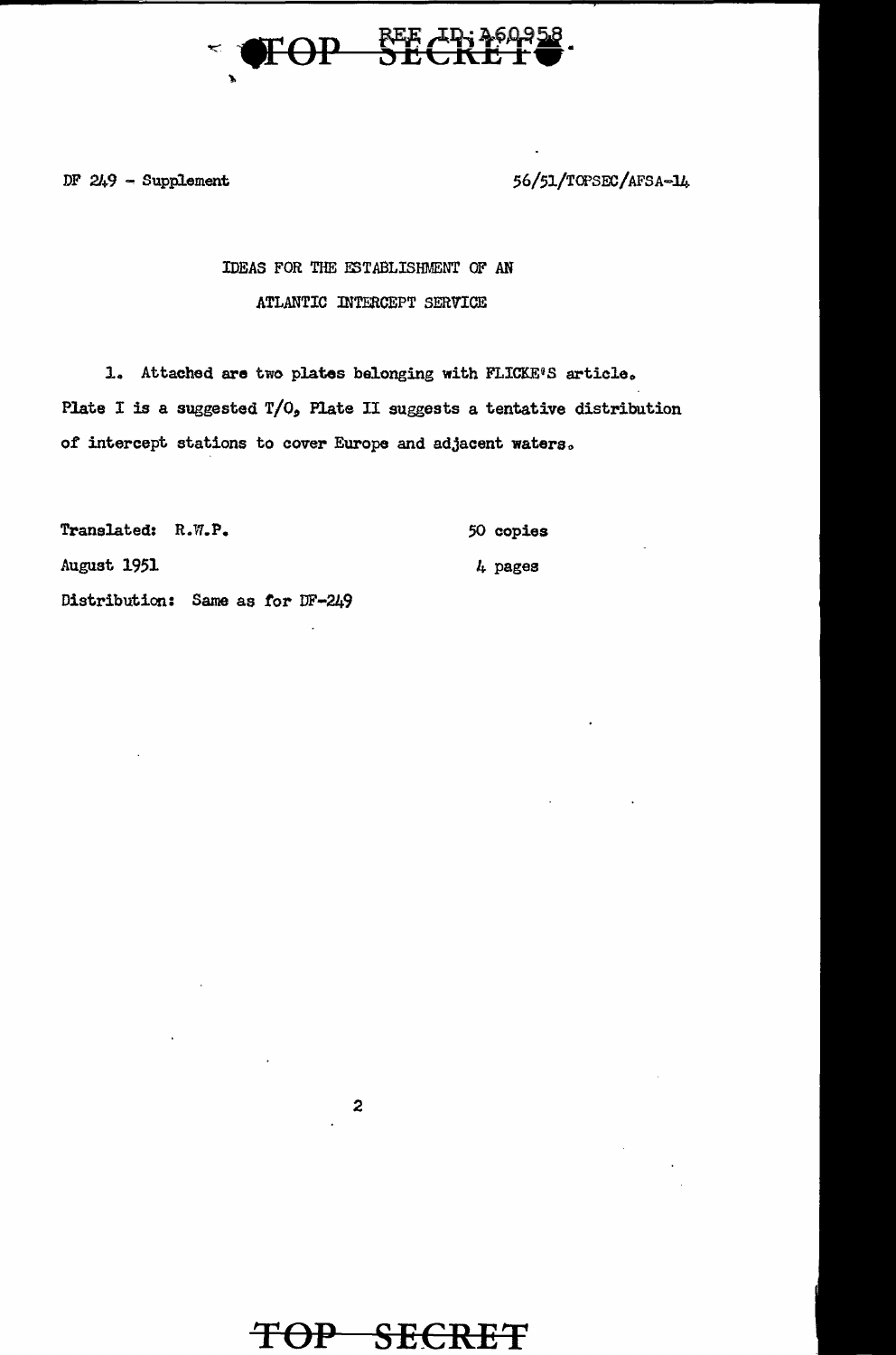